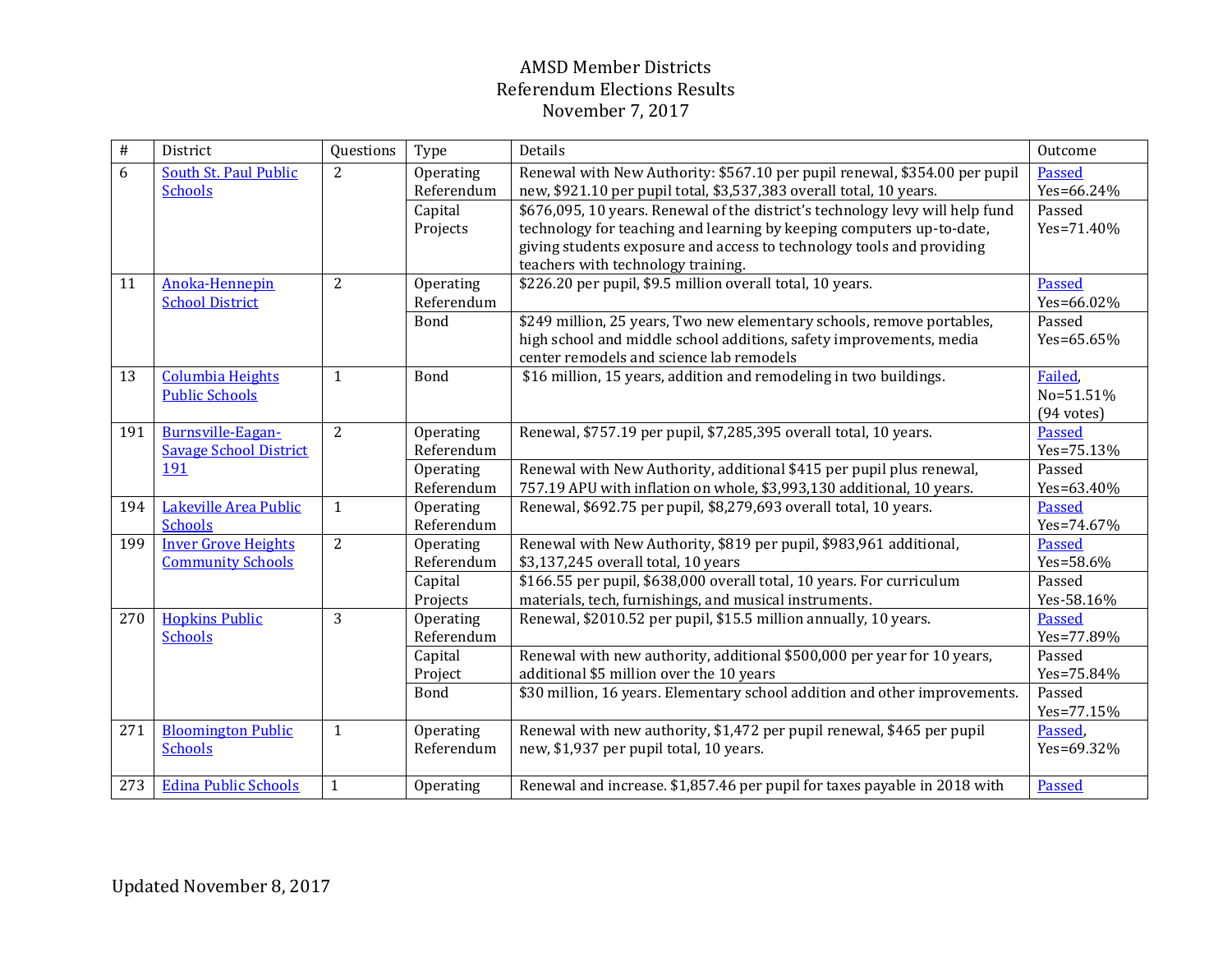|     |                                                    |                | Referendum              | an inflationary increase in that amount for taxes payable in 2019; and<br>\$2,075.07 per pupil for taxes payable in 2020, with an inflationary increase<br>in that amount for taxes payable in 2021 through 2027.                                                                                                                                                                                      | Yes=70.51%                  |
|-----|----------------------------------------------------|----------------|-------------------------|--------------------------------------------------------------------------------------------------------------------------------------------------------------------------------------------------------------------------------------------------------------------------------------------------------------------------------------------------------------------------------------------------------|-----------------------------|
| 280 | <b>Richfield Public</b><br><b>Schools</b>          | 2              | Operating<br>Referendum | \$450 per pupil for 10 years.                                                                                                                                                                                                                                                                                                                                                                          | <b>Passed</b><br>Yes=75.03% |
|     |                                                    |                | Bond                    | \$86,800,000 for 25 years. Supporting long term maintenance, updates in<br>safety, security and traffic flow along with educational improvements in<br>labs and common areas                                                                                                                                                                                                                           | Passed<br>Yes=75.35%        |
| 283 | <b>St. Louis Park Public</b><br><b>Schools</b>     | $\overline{2}$ | Operating<br>Referendum | Renew current authorization of \$2,079.99 per pupil set to expire in 2018,<br>10 years.                                                                                                                                                                                                                                                                                                                | Passed<br>Yes=85.00%        |
|     |                                                    |                | Bond                    | \$100.9 million bond, renovations at high school, middle school, elementary<br>school, and district-wide technology and deferred maintenance.                                                                                                                                                                                                                                                          | Passed<br>Yes=81.34%        |
| 284 | <b>Wayzata Public</b><br><b>Schools</b>            | 3              | Operating<br>Referendum | Renewal with new authority, \$1497 per pupil to \$2000 per pupil, increase<br>of \$5 million total (\$20 to \$25 million), 10 years.                                                                                                                                                                                                                                                                   | Passed<br>Yes=76.89%        |
|     |                                                    |                | Capital<br>Project      | Renewal, \$334 per pupil \$4 million first year, 10 years.                                                                                                                                                                                                                                                                                                                                             | Passed<br>Yes=77.13%        |
|     |                                                    |                | Bond                    | \$70 million, 20 years. New Elementary, Media Centers, Safety, MS<br>Performing Arts                                                                                                                                                                                                                                                                                                                   | Passed<br>Yes=79.02%        |
| 286 | <b>Brooklyn Center</b><br><b>Community Schools</b> | 2              | Operating<br>Referendum | \$210 per pupil, \$554,442 total per year, 10 years.                                                                                                                                                                                                                                                                                                                                                   | <b>Passed</b><br>Yes=54.58% |
|     |                                                    |                | Bond                    | 29,930,000, 25 years. Provide construction funds for Earle Brown<br>Elementary and Brooklyn Center Secondary School to increase and<br>remodel classroom spaces, improve school security, and provide separate<br>entrances and classroom areas for middle school and high school students.                                                                                                            | Passed<br>Yes=53.62%        |
| 621 | <b>Mounds View Public</b><br><b>Schools</b>        | 1              | Bond                    | \$164.8 million bond, 25 years, Betterment of school sites and facilities by<br>addressing capacity, safety and security, infrastructure needs and shared<br>school and community spaces.                                                                                                                                                                                                              | Passed<br>Yes=73.3%         |
| 623 | Roseville Area Schools                             | $\mathbf{1}$   | Bond                    | \$144,000,000, 20 years. To provide funds for the repair, upgrade, and<br>construction of improvements and additions to various school sites and<br>facilities district-wide, including without limitation improving safety and<br>security, addressing aging buildings, adding space to accommodate<br>increasing student enrollment, updating learning spaces, and enhancing<br>community resources. | <b>Passed</b><br>Yes=74.27% |
| 624 | <b>White Bear Lake Area</b>                        | 1              | Operating               | Renewal, \$1538.31 per pupil, 14,258,735 overall total, 10 years.                                                                                                                                                                                                                                                                                                                                      | Passed                      |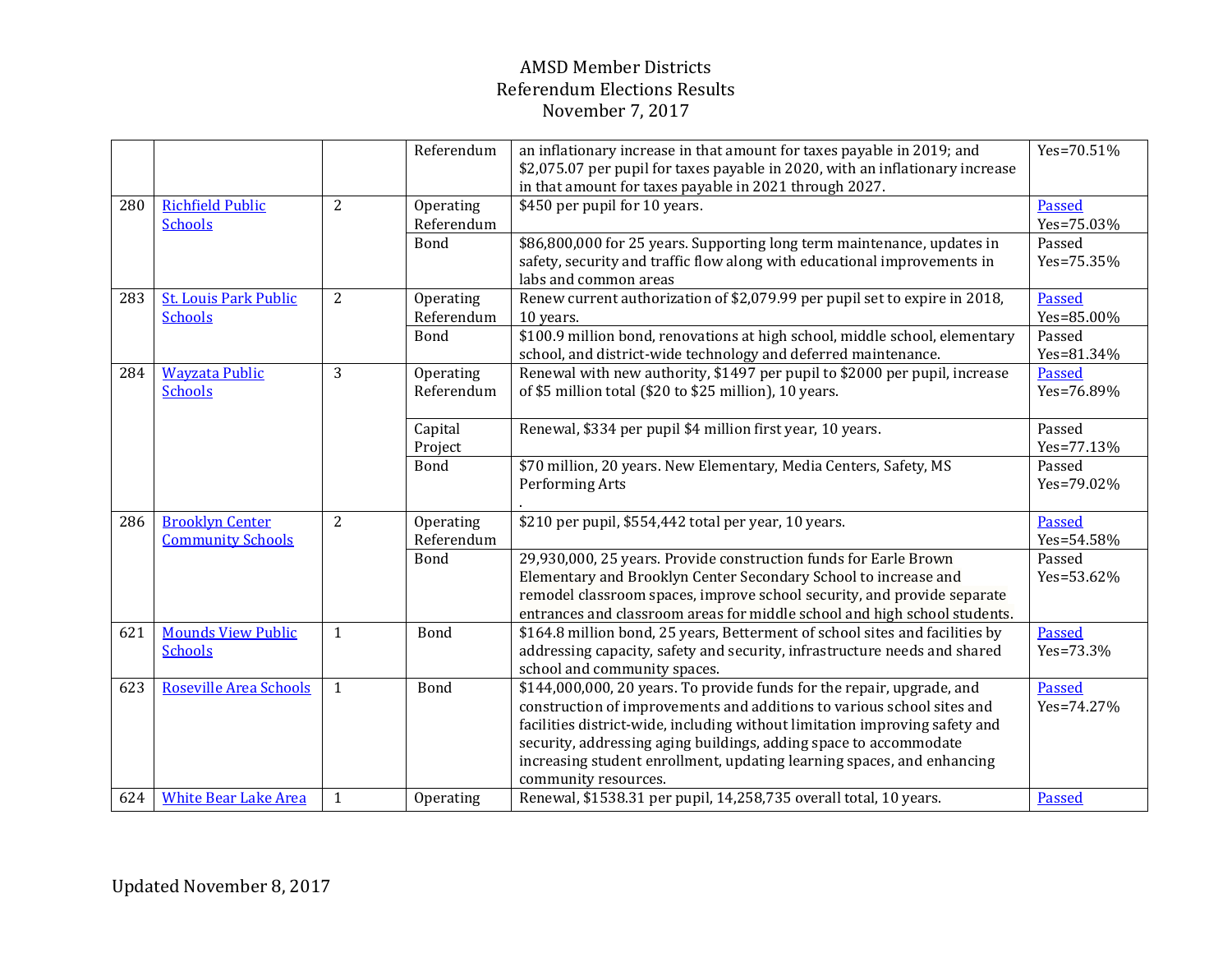|     | <b>Schools</b>                     |                | Referendum |                                                                                | Yes=80.02%    |  |  |
|-----|------------------------------------|----------------|------------|--------------------------------------------------------------------------------|---------------|--|--|
| 719 | <b>Prior Lake-Savage</b>           | $\overline{2}$ | Operating  | Renewal with new authority, \$973.97 per pupil, overall total \$8,380,810 for  | Passed        |  |  |
|     | <b>Area Schools</b>                |                | Referendum | 10 years.                                                                      | Yes=62.16%    |  |  |
|     |                                    |                | Bond       | \$109.3 million, 20 years. New elementary school, additions at high school,    | Passed        |  |  |
|     |                                    |                |            | both middle schools and some elementary schools.                               | Yes=62.42%    |  |  |
| 833 | <b>South Washington</b>            | 3              | Operating  | Renewal of expiring levy, \$780.72 per pupil, \$15.3 million overall total for | Passed        |  |  |
|     | <b>County Schools</b>              |                | Referendum | 10 years.                                                                      | Yes=68.08%    |  |  |
|     |                                    |                | Operating  | Additional \$375 per pupil, \$7.5 million overall total for 10 years.          | Passed        |  |  |
|     |                                    |                | Referendum |                                                                                | Yes=51.96%    |  |  |
|     |                                    |                | Capital    | \$2 million, 10 years.                                                         | Passed        |  |  |
|     |                                    |                | Project    |                                                                                | Yes=51.47%    |  |  |
| 883 | <b>Rockford Area Schools</b>       | $\overline{2}$ | Operating  | \$1,142 per pupil for 10 years.                                                | <b>Failed</b> |  |  |
|     |                                    |                | Referendum |                                                                                | No=55%        |  |  |
|     |                                    |                | Capital    | \$399,500 per year for 10 years. The money raised by this authorization will   | Failed        |  |  |
|     |                                    |                | Project    | provide funds for the acquisition, installation, replacement, support and      | No=55%        |  |  |
|     |                                    |                |            | maintenance of software, computers, mobile devices, improved technology,       |               |  |  |
|     |                                    |                |            | technology systems, networks, infrastructure, office and instructional         |               |  |  |
|     |                                    |                |            | technology, and related training.                                              |               |  |  |
|     |                                    |                |            |                                                                                |               |  |  |
|     | Metro Districts (Not AMSD Members) |                |            |                                                                                |               |  |  |
| 15  | <b>St. Francis</b>                 | $\mathbf{1}$   | Bond       | \$80,060,000 for or acquisition and betterment of school facilities.           | Passed        |  |  |
|     |                                    |                |            |                                                                                | Yes=52.332%   |  |  |
|     |                                    |                |            |                                                                                |               |  |  |
| 200 | <b>Hastings</b>                    | $\overline{2}$ | Bond       | \$49,525,000 to provide funds for the acquisition and betterment of school     | <b>Passed</b> |  |  |
|     |                                    |                |            | sites and facilities.                                                          | Yes=66.44%    |  |  |
|     |                                    |                |            |                                                                                |               |  |  |
|     |                                    |                | Operating  | Revoke the school district's existing referendum revenue authorization of      | Passed        |  |  |
|     |                                    |                | Referendum | \$473.31 per pupil and to replace that authorization with a new                | Yes=61.84%    |  |  |
|     |                                    |                |            | authorization of \$773.31 per pupil.                                           |               |  |  |
|     |                                    |                |            |                                                                                |               |  |  |
| 277 | Westonka                           | $\mathbf{1}$   | Operating  | Renew its existing referendum authorization of \$453.54 per pupil which is     | <b>Passed</b> |  |  |
|     |                                    |                | Referendum | scheduled to expire after taxes payable in 2017.                               | Yes=77.34%    |  |  |
|     |                                    |                |            |                                                                                |               |  |  |
| 721 | <b>New Prague Area</b>             | $\mathbf{1}$   | Operating  | Increase its general education revenue by \$246.70 per pupil. A portion of     | Passed        |  |  |
|     |                                    |                | Referendum | this proposed referendum revenue authorization would replace the school        | Yes=59.06%    |  |  |
|     |                                    |                |            | district's existing authorization of \$146.70 per pupil which is scheduled to  |               |  |  |